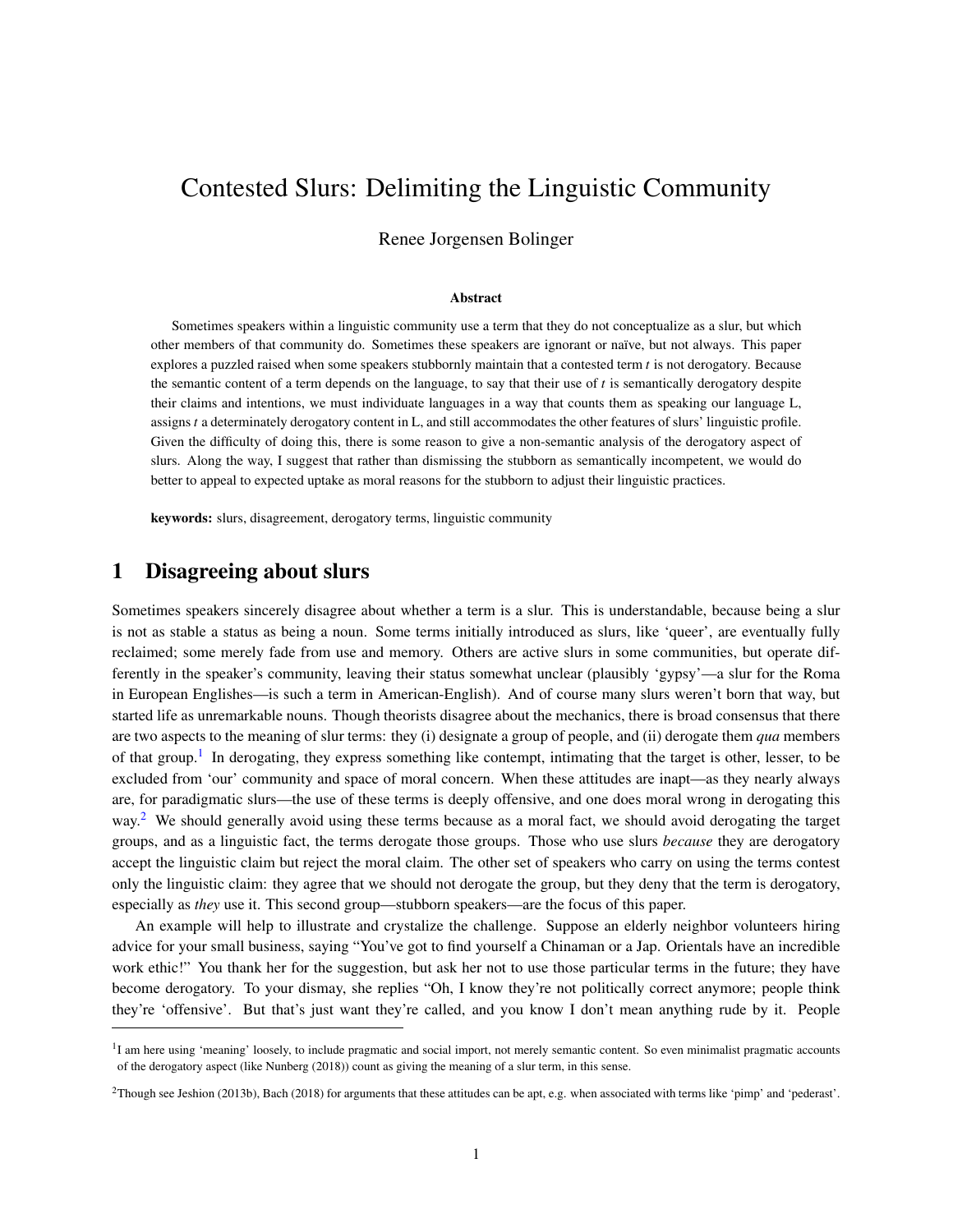shouldn't get so upset; there's nothing actually bad about the words." Suppose your neighbor is sincere, and does not (even implicitly) have contempt for people of Asian descent.<sup>3</sup> There are broadly two sorts of response strategies available: (1) insist that she is mistaken; as a matter of their semantic content, the terms are derogatory even as she uses them, or (2) say that she has compelling reasons to avoid the terms even if she's not linguistically mistaken. The former may seem both a more appropriate and more powerful reply, and so seem to support giving a semantic analysis of the derogatory aspect of slurs. I will suggest that this appearance is misleading; the linguistic profile of slurs makes it very difficult to ground the claim that stubborn speakers are simply mistaken, and in fact the second is the better response.

### 1.1 Starting platitudes

Derogatory terms–and in particular, slurs–have several characteristic features that make your neighbor's reply insufficient to establish that the terms *as she uses them* are non-derogatory. These are reflected in four near-platitudes commonly accepted as characteristic of the expressions we call 'slurring terms':

*⋄* DEROGATORY AUTONOMY – Whether a term is derogatory is largely independent of speaker intent. Sincerely not intending to derogate does not block the intimation of contempt, etc., involved in using a slur. Bracketing very special contexts, even if no one is actually offended by your use, and you personally don't feel any contempt or ill-will at all for the LGBTQ community, if you are not a member of that community and use 'faggot' to refer to someone who is, you have used a derogatory term.<sup>4</sup>

*⋄* UPTAKE INDEPENDENCE – Whether a term is derogatory is largely independent of uptake in the immediate context of utterance. The fact that the actual hearers happen not to be offended at the use of a slur doesn't make the term non-derogatory; conversely, someone's actually *taking* offense at a use of 'refrigerator' doesn't make it a derogatory term.

*⋄* SOCIAL-CONTEXT DEPENDENCE – To be a derogatory term in given language, the term must *operate* as one among the relevant community. The derogatory aspect of a slur is tied to its position in social practices: its history, stereotypes, rules of use, etc. This gives rise to the fourth feature,

*⋄* LOCALITY – As [Hornsby](#page-11-2) [\(2001](#page-11-2), p. 1) observes, "it is a local matter—local in time, and local to groups of speakers among whom there are common understandings—which words, if any, are derogatory." When an ordinary noun undergoes pejoration, it becomes derogatory for future speakers. The shift doesn't render past occurrences derogatory; ours is not the linguistic community determining the status of the term for past speakers. Similarly, after current slur terms are forgotten or reclaimed, they won't be derogatory for future speakers. If someone were to ask "well, is the term derogatory or isn't it?", we'd have to answer that there is no community-independent fact of the matter. In one linguistic community it is derogatory; in the other, it isn't.

Jointly, these features of derogatory terms create a particularly good puzzle about the relationship between the community and the individual in determining the meanings of terms in a language. Slurs are a linguistic phenomena for which there is pressure to vindicate some amount of prescriptivism: whether a term is derogatory is not settled by individual speakers or hearers; they are answerable to the term's meaning in the broader community. At the same time, which terms are derogatory shifts for speakers both over time and across regions of space. So it is important to give an answer to 'why do slurs mean what they do?' that gives the community a prominent role, but is flexible enough to acknowledge and explain how these meanings shift and change across different groups of speakers. Bearing all of this mind, what should we say about—or to—stubborn speakers like your neighbor?

<sup>&</sup>lt;sup>3</sup>Though undoubtedly some speakers deny that a term is derogatory only strategically, such bad-faith disagreements will not concern us today.

<sup>&</sup>lt;sup>4</sup>In-group uses are more complicated; due to space constraints I'll be setting them aside.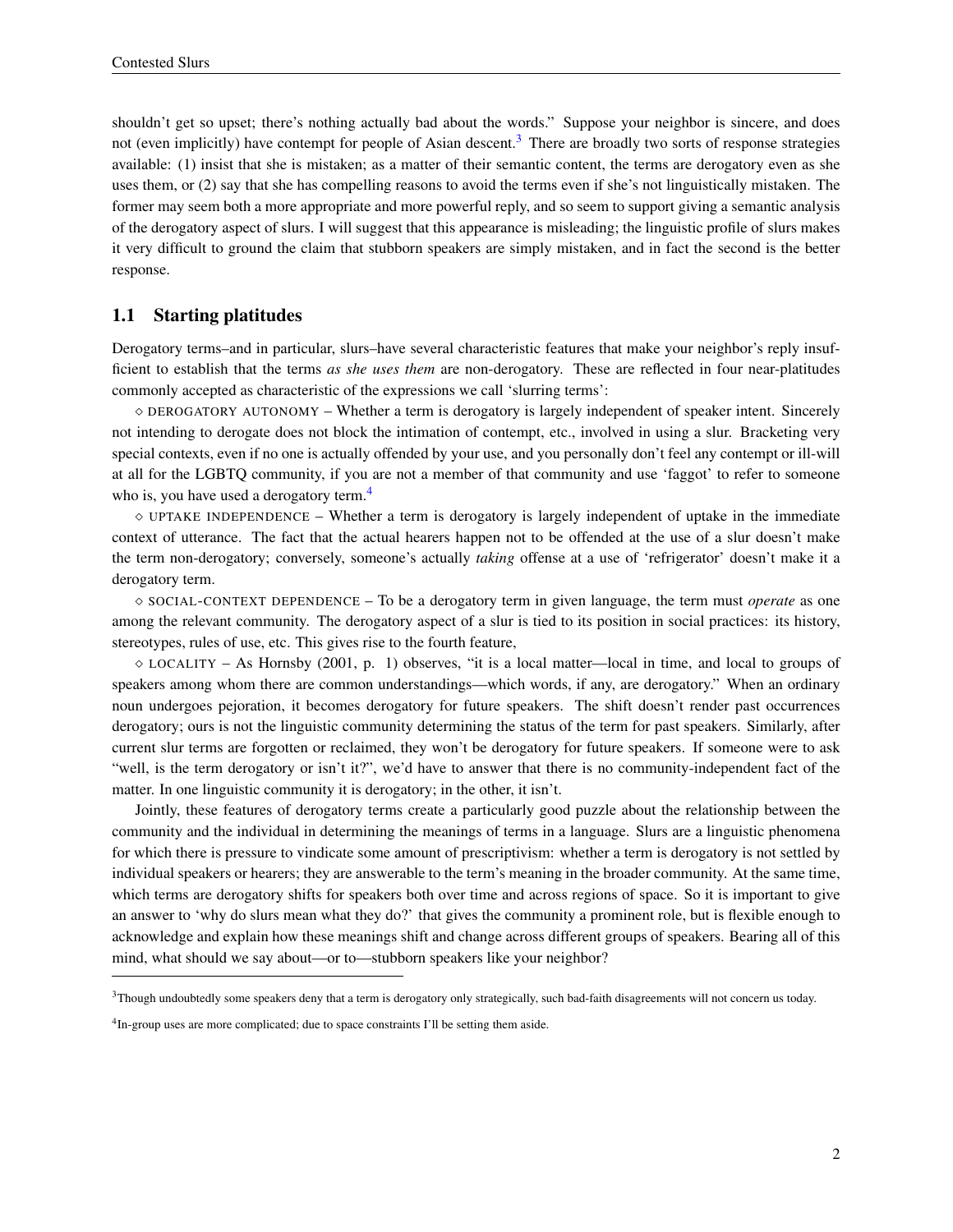#### 1.2 Understanding & disagreeing about slurs

Here are two things it seems right to say: first, that they *should* avoid using the contested term *t*, and second, that this is because using *t* derogates the group it identifies. A natural (but in my view inadvisable) way to ground this is by maintaining that the derogatory aspect is just part of *t*'s semantic content (the truth conditions, representational content, or character of *t*).5 Your neighbor cannot use *t* non-derogatorily for the same reason that I cannot use 'arthritis' to refer to an ache in my thigh: that's just not what the word *means*. This is precisely what many theorists, including [Kaplan](#page-11-3) [\(2005](#page-11-3), p. 7), do say:

"*...*expressions of these kinds [e.g. 'hello', 'oops'] have a conventional meaning, or, better, a conventional *use*.[*...*] One who used these expressions in the opposite way would be making a linguistic error. Similarly, the word 'honkey' is a derogatory term for a Caucasian. Anyone who claims to be using it in a non-derogatory sense is also making a linguistic error."

There is also a simple intuitive argument sometimes given in favor of this approach: if you don't know that a slur is derogatory—if for instance you take 'spic' to merely be a cute way of abbreviating 'Hispanic'—then you don't understand what the word means, even though you know it is a term for Hispanics.<sup>6</sup> Given your ignorance, you are not linguistically competent with the word, and (the argument runs) since ignorance of merely pragmatic phenomena does not threaten linguistic competence, the derogatory aspect must be semantic, part of the conventional meaning of the term in the language.

It is difficult to justify treating stubborn speakers as simply incompetent this way. In fact, I will argue that if we think that stubborn speakers' uses of contested terms are genuinely derogatory, this gives us some reason to avoid, rather than embrace, a semantic analysis of the derogatory aspect of slurs. To see why, we should say a bit more about the structure of stubborn disagreement. When speakers A and B sincerely disagree about whether *t* is derogatory, there are roughly three possibilities: either A is right (*t* is not derogatory in their language); or B is right (*t* is derogatory in their language); or A and B are speaking past each other, and while *t* is not derogatory in A's language, it is in B's language. I mention the first possibility only to note that it sometimes happens, and so we should not take the fact that some speakers insist that *t* is derogatory to be sufficient for its being so.

In cases of the second type (*ignorant slurring*), A is mistaken in taking *t* to be non-derogatory. The most obvious instances involve speakers who are still learning the language, and are simply unaware that the term is derogatory. These speakers also are disposed to defer linguistically to others in the community, and update their use when corrected. They are easily glossed as simply incompetent with respect to the term. But the naïve are not the only speakers who use derogatory terms ignorantly. Often there is a lag between when a term acquires a derogatory meaning and the adoption of a social taboo on its use. During that interval, slurs can wend their way deep into the language, occurring as compositional parts of names or complex idiomatic expressions that, because they are used in speech acts not aimed at derogating, remain in use even after the taboo takes effect.<sup>7</sup> Fluent speakers who repudiate the attitudes evoked by

<sup>5</sup>Distinguishing between 'semantic' and non-semantic accounts is not straightforward. Few theorists hold that the derogatory aspect is part of the truth-conditional content of *t* [\(Croom](#page-10-1), [2011;](#page-10-1) [Hom](#page-11-4), [2008;](#page-11-4) [Hom & May](#page-11-5), [2013](#page-11-5), are exceptions), though some maintain that the derogatory aspect renders slurs non-truth-apt ([Hedger](#page-11-6), [2012](#page-11-6); [Richard](#page-11-7), [2008\)](#page-11-7). Many suggest an expressivist [\(Saka,](#page-11-8) [2007](#page-11-8)) or hybrid-expressivist [\(Jeshion](#page-11-9), [2013a](#page-11-9)) semantics, or a dual-proposition or speech act analysis ([Bach](#page-10-0) [\(2018](#page-10-0)) and [Camp](#page-10-2) [\(2018](#page-10-2)), respectively.) Others gloss the derogatory aspect as a lexical presupposition [\(Cepollaro,](#page-10-3) [2015](#page-10-3); [Lycan](#page-11-10), [2015\)](#page-11-10) or conventional implicature ([McCready](#page-11-11), [2010](#page-11-11); [Vallee](#page-11-12), [2014](#page-11-12)), of *t*. For our purposes, a view counts as semantic if it locates the derogatory aspect entirely on the production side rather than leaving a substantial role for an uptake-centric element (e.g. a widely held belief among A's interlocutors that *t* is derogatory). So, while most of the accounts just mentioned are semantic in the relevant sense, some may not be, depending on the details of how the facts (e.g. about which implicatures or presuppositions *t* generates) are set.

<sup>6</sup>Australian readers unfamiliar with this slur can substitute 'abbo' and 'Aboriginal'; British readers, 'paki' and 'Pakistani'.

<sup>7</sup>These can include names for places ('squaw mountain', 'chinaman's beach'), colors ('nigger brown'), and produce ('kaffir limes'). In each of these cases, there is enduring debate about whether the derived terms are themselves derogatory, and some resistance to attempts to eradicate the terms or rename the objects. Expressions that invoke contemptuous attitudes or demeaning stereotypes without actually tokening a tabooed slur can give rise to similar obtuse uses. Thus speakers often use the expression 'Jew down' (an idiom meaning to bargain aggressively) obtusely until they happen to use it in the presence of someone who is actually Jewish. Similar terms include 'Indian giver' (retracting a gift) and 'gypping'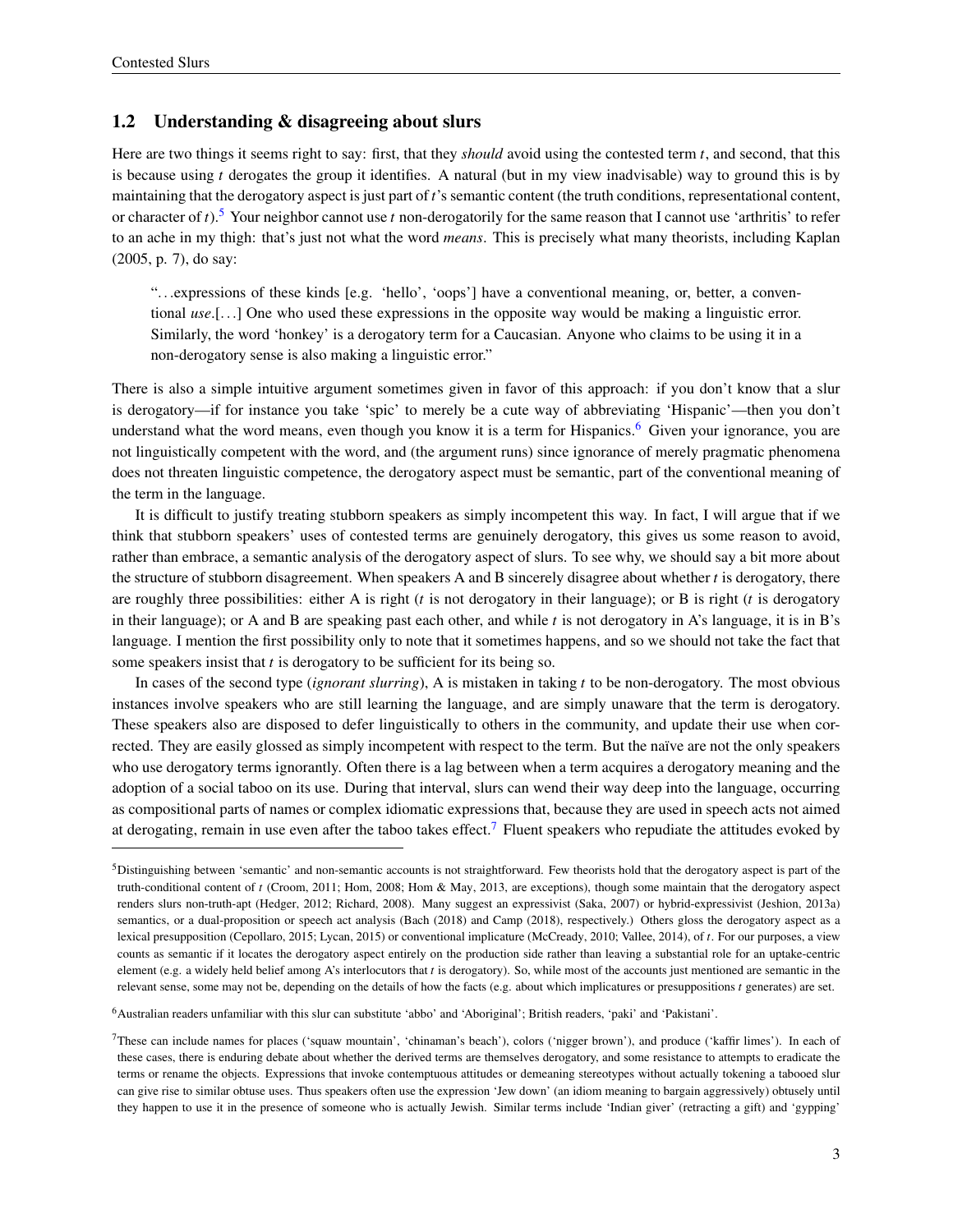these terms use the expressions obtusely failing to recognize them as derogatory. When corrected, many such speakers are embarrassed, and say things like "The comment was totally unintentional. I apologise unreservedly for any offence caused",<sup>8</sup> and aim to avoid these terms in the future. Some, however, are not so easily convinced, and will instead protest that despite the close connection to derogatory terms, these expressions are not in fact derogatory.<sup>9</sup>

When a slur is contested, its truth-conditional meaning (or designating aspect) is uncontroversial within the community, but there is disagreement about whether it also has a derogatory aspect.<sup>10</sup> Some speakers continue to use the word as an ordinary referring term, perhaps followed by acknowledgment of the controversy, e.g., "but I guess we're not supposed to say that anymore because it's 'offensive'." Such a speaker *knows* that her broader linguistic community takes the word to be derogatory; she just thinks they are mistaken, and maintains that as *she* uses it, *t* isn't a slur. She may also have linguistic justifications for being stubborn: she may be unsure whether the replacement term picks out the same group, or have misgivings about its grammatical appropriateness, or note that *t* is still the term preferred by some members of the group.

Often these speakers are members of generational or regional communities in which many of their conversational partners share their view. When ignorant slurring is discussed in the philosophical literature on slurs, the naïve are the primary focus,<sup>11</sup> but the stubborn pose by far the harder problem. Stubborn speakers have much in common with speakers of minority linguistic variants. They know that their views on appropriate use conflict with the views and practices dominant in the broader linguistic community; they just don't think that's a reason to change their own linguistic behavior. In the case of linguistic variants, the speakers are not wrong. For example, while the forms of Standard English spoken by the broader linguistic community in North America disallow negative concord, a speaker of African-American Vernacular English is not mistaken if she takes "ain't no one" to be grammatical. She is simply answerable to different rules.

To say that the stubborn *are* mistaken, we will have to ground the fact that *t* is derogatory in something beyond the speaker or her immediate community. A shared language is a natural candidate. But given the LOCALITY of derogatory terms, there are some genuine cases of *talking past*; a term can be powerfully derogatory in one language without being so in another, even if substantial fragments of the spoken languages overlap. So while insisting that *t* is derogatory in the language the stubborn speaker speaks—*our* language—we must still allow that sometimes disagreeing speakers are simply speaking a different language. This is tricky because individuating languages is far from straightforward. English, for example, is not one but several distinct Englishes including British, American, Australian, etc., which are themselves cross-cut by regional, class, and generational dialects (to mention only a few linguistic styles). So what, precisely, is 'the language the speaker speaks'? And what grounds our claim that *t* is derogatory in that language?

<sup>8</sup>English MP Anne Morris issued this apology for having obtusely used a slurring idiom in the following remarks she made about Brexit policies:

"Now I am sure there will be many people who will challenge that but my response and my request is look at the detail – it isn't all doom and gloom. Now we get to the real nigger in the woodpile, which is in two years what happens if there is no deal."

'MP Anne Marie Morris suspended for racist remark', *BBC* July 10 2017 <https://www.bbc.com/news/uk-politics-40555639>

<sup>9</sup>See for instance the Letters to the Editor ([https://www.telegraph.co.uk/opinion/2017/07/11/lettersthe-tory-mp-suspended](https://www.telegraph.co.uk/opinion/2017/07/11/lettersthe-tory-mp-suspended-theresa-may-uttering-taboo-word/) [-theresa-may-uttering-taboo-word/](https://www.telegraph.co.uk/opinion/2017/07/11/lettersthe-tory-mp-suspended-theresa-may-uttering-taboo-word/)) and discussion on Language Log (<http://languagelog.ldc.upenn.edu/nll/?p=33594>) prompted by MP Morris's use of a slurring idiom.

<sup>10</sup>More carefully, since some theorists deny that slurs successfully refer to the designated group, we should say that hearers have no difficulty recovering the truth-conditional meaning the utterance would have if *t* is not a slur.

<sup>(</sup>shortchanging). At some point, as the slur is itself forgotten or ameliorated, the expressions that were once derogatory extensions become dead idioms. Arguably 'coolie' (as a name for a style of hat) and 'paddywagon' (as a name for a police car) are exemplars. These are the expressions that occasionally end up in listicles with titles like 'ten phrases that are secretly super offensive!', though it's difficult to work out exactly what it is to be 'secretly offensive'; clearly not that many people are secretly offended.

<sup>&</sup>lt;sup>11</sup> For example, naïve slur users are briefly discussed (and dismissed as incompetent) in [Camp](#page-10-4) ([2013,](#page-10-4) p.339), [Jeshion](#page-11-13) [\(2018](#page-11-13), §6), and [Saka](#page-11-8) [\(2007](#page-11-8), p. 148). [Nunberg](#page-11-0) ([2018\)](#page-11-0) stands out in devoting real attention to the problem posed by stubborn speakers.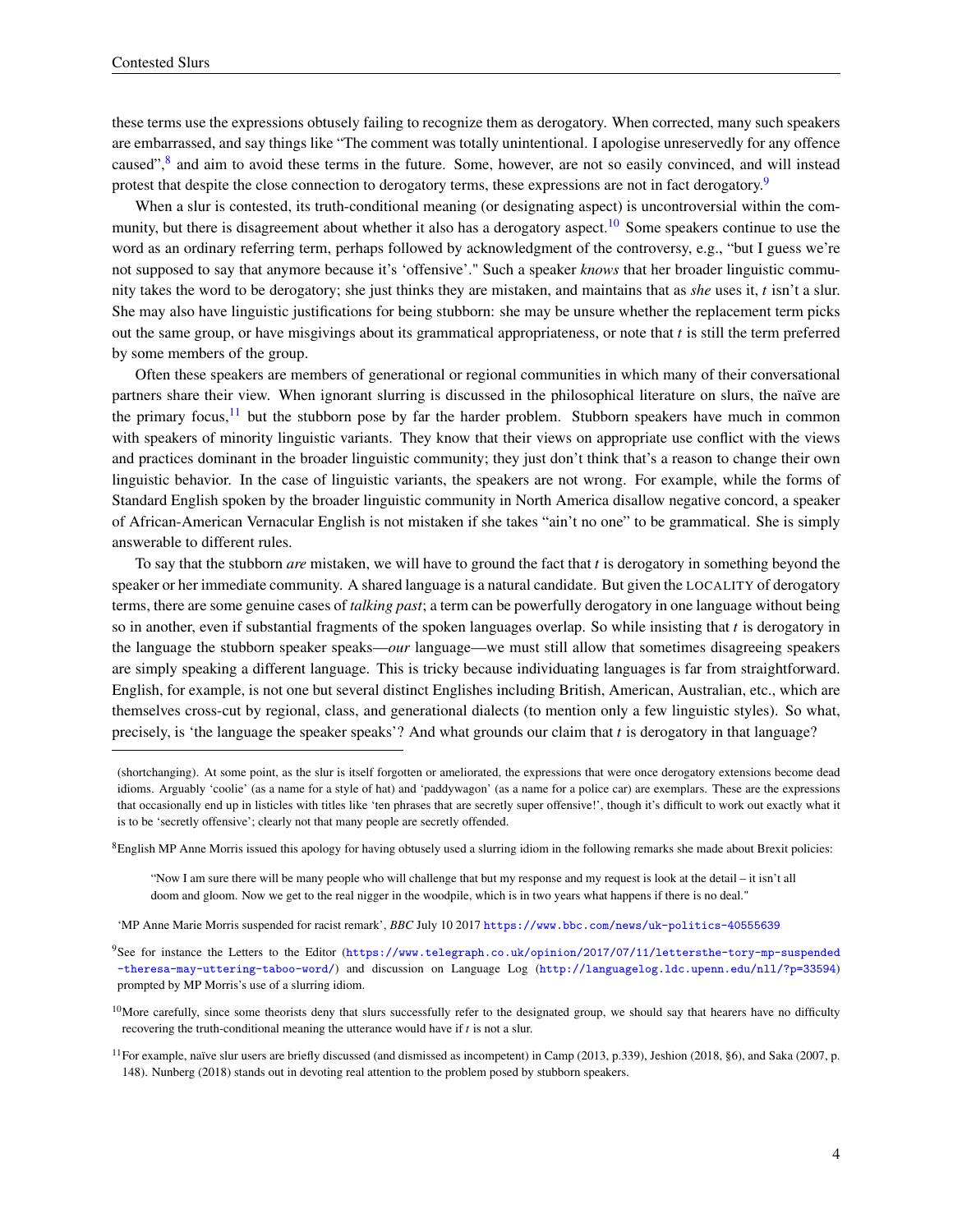# 2 The Individuation Problem: a more precise restatement

So far I have sketched the general shape of the puzzle, relying heavily on simplifying assumptions and abstracting away from difficult theoretical problems. Now I'll put the point more precisely. Assuming that a language is a mapping of expressions to meanings, a language L\* *deviates* from L iff there are some expressions for which L and L\* assign conflicting meanings.<sup>12</sup> Simplifying greatly, we can say that a speaker's ability to use and understand the terms of a language L has two basic components. The first is her internal representation of the compositional rules and literal meanings of the lexical items in L. This is her *idiolect*, encoding her specifically linguistic knowledge. If the idiolect is something like a dictionary, the second component is like an encyclopedia: it's the world-knowledge she needs to draw on to understand a good deal of pragmatic meanings, conversational implicatures, rich metaphors, and the like. These two components are not on par; a speaker makes a *linguistic error* only if the meaning she assigns to a term *t* of L in her idiolect conflicts with the meaning of *t* in L.13 If a speaker lacks important world-knowledge, she won't grasp the significance of some of what is said to her in the language L, but she would not be misunderstanding the terms.

If A speaks L\*, which deviates from L with respect to *t*, speakers of L might ask her to change her use of *t*, but A is not mistaken about the meaning of *t* if she maintains that her usage is correct relative to L\*. In this sort of disagreement, A is not wrong; her use is *merely different*. Rather, it is the speakers who take the conventions (grammar, lexicon, pronunciation, etc.) of L to have normative force over speakers of a deviating  $L^*$  that are mistaken.<sup>14</sup> So if being a derogatory term is simply a matter of having certain semantic content, then to vindicate B's claim that a stubborn speaker A should avoid *t because t is derogatory*, we need a way to individuate languages that simultaneously clears three hurdles:

- (i) It must imply that A shares a language L with B with respect to the meaning of *t*, and
- (ii) imply that A misunderstands *t* because the meaning of *t* in L is determinately derogatory, but still
- (iii) accommodate the DEROGATORY AUTONOMY, UPTAKE INDEPENDENCE, SOCIAL-CONTEXT DEPENDENCE, and LOCALITY of derogatory terms.

#### 2.1 Flat-footed approaches

Some prominent views are non-starters. Strong forms of individualism (such as those implicit in [Chomsky](#page-10-5) [\(1975](#page-10-5)), [Davidson](#page-10-6) [\(1986](#page-10-6))) reduce talk of 'shared languages' to overlap in individual speakers' idiolects, corrected for inconsistencies and performance errors. On such a picture, A "shares a language" with B with respect to a term *t* just if the meanings each assigns to *t* agree. It is thus impossible for speakers who speak the same language to assign conflicting meanings; when speakers disagree about the meaning of a term, they in fact speak different languages with respect to that term. This way of individuating languages has some virtues. It is readily able to accommodate the rapid semantic drift exhibited by derogatory terms, and can explain why which terms are derogatory should be such a local matter. However, the cost of making languages so individual is that all cases of ignorant slurring collapse into mere talking past. This approach clears the first hurdle — it gives a clear answer to whether A and B speak the same language — but it falls on the second: it cannot ground the claim that A misunderstands *t*. While there might be instrumental

 $12$ British English deviates from American English with respect to 'biscuit': Brits use it to designate a sweet baked good, while Americans use it for a savory one. A language must also include rules for *composing* meaningful expressions, but because none of the discussion to follow hangs on variance in syntactic rules, I'll leave this important aspect of languages out in what follows.

<sup>&</sup>lt;sup>13</sup>There are of course many other errors involving language that a speaker might make. Bracketing performance errors and inconsistencies in her idiolect, she could make a mistake about the meaning of a term in her idiolect, she could mispronounce it, or use it in an inappropriate setting. She could make grammatical errors. She could also use the wrong linguistic forms for her purposes, and thus fail to coordinate with others in virtue of her linguistic behavior. But none of these are the type of error Kaplan was referring to.

<sup>&</sup>lt;sup>14</sup>This is the error that some speakers of American Standard English variants have made concerning African-American Vernacular and Hawai'i English, as many linguists have pointed out (See [Pullum](#page-11-14), [2006,](#page-11-14) for nice discussion).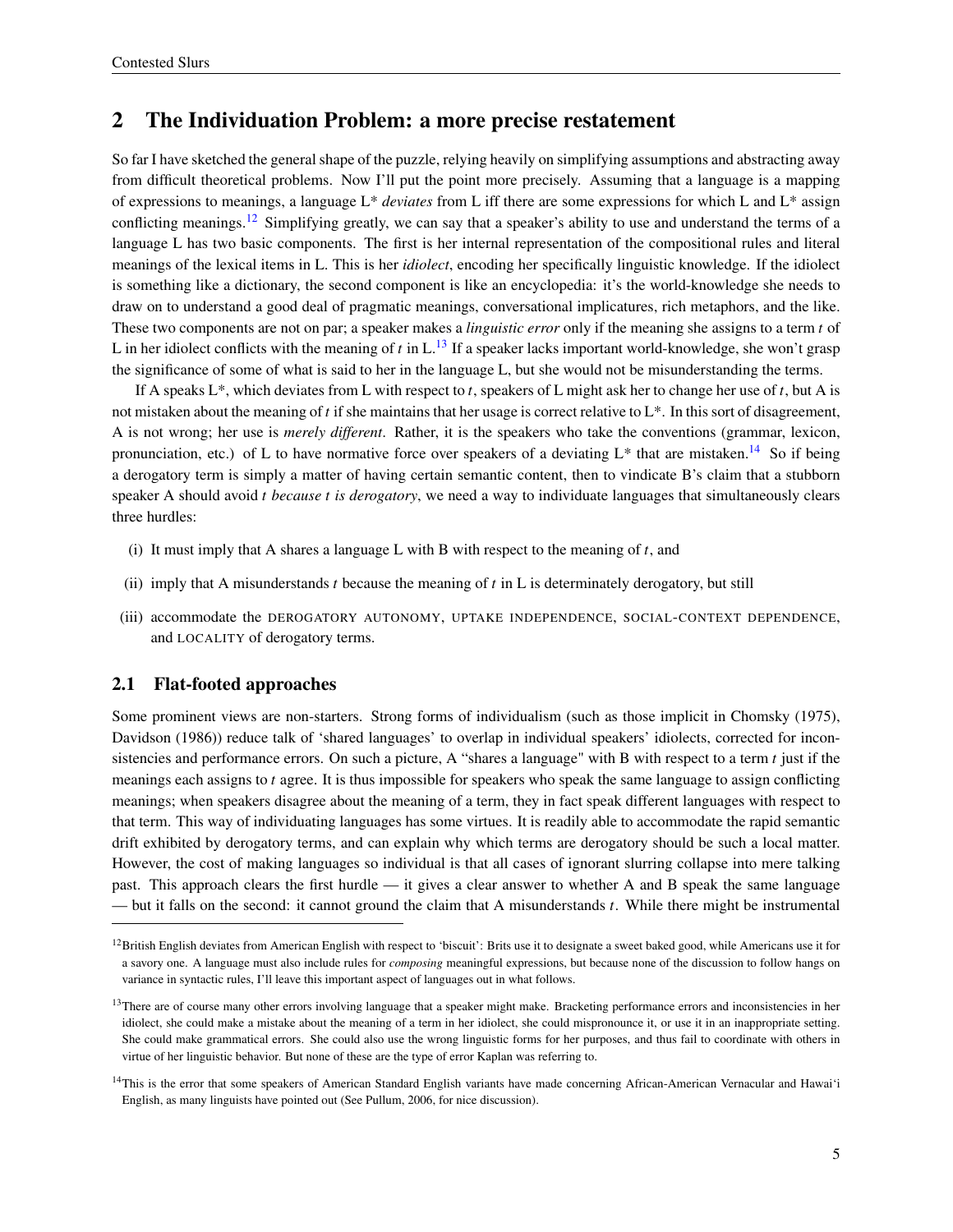reasons for her to change her idiolect (altering her language), A makes no linguistic mistake if she instead carries on using *t* with the non-derogatory meaning she has assigned it.

On an alternative approach, shared languages exist independently of any particular speaker's idiolect. Individuals acquire a language over time, and typically have an incomplete and inaccurate grasp of it. An L-speaker's idiolect is just her best theory of the language L, and if her idiolect diverges from L, the speaker is mistaken. This can clear the second hurdle — speakers whose idiolects diverge from the meanings assigned by the shared language are wrong about the term's meaning — but owes us an account of when speakers share a language rather than speaking distinct languages. We obviously cannot appeal directly to speakers' idiolects, since we need a way to distinguish mistaken L-speakers from perfectly competent speakers a diverging language  $L^*$ , and such speakers might easily have the same idiolect. There are two ways to do this that will still deliver determinate verdicts about what *t* means in the language: individuating languages by anchored meanings, or individuating meanings by communities.

The first route (present to varying degrees in [Putnam](#page-11-15) [\(1975\)](#page-11-15), [Burge](#page-10-7) ([1979\)](#page-10-7), [Kripke](#page-11-16) [\(1980](#page-11-16)), [Kaplan](#page-11-17) [\(1989](#page-11-17)), and more recently [Lepore and Stone](#page-11-18) [\(2017](#page-11-18))) appeals to causal-historical chains which 'anchor' the meanings of certain terms, and counts speakers as members of the same community when their terms share a common anchor. Though this need not treat the meaning of a term  $t$  as determined by the *intentions* of the speaker who introduces  $t$ , it does commit to there being a fixed fact about what *t* means in the language, that is settled by the coordinated inputs of the environment and social practices. For example, though the meaning of 'Bromance' now outstrips what was intended by Dave Carnie, who coined the term, this is (on this picture) *not* because the meaning has shifted, but because "our community has come a long way in *understanding* what bromance is".15 Because the meaning is set in part by the nature of the referent, and in part by the total practices of the community, substantial portions of the linguistic community–indeed, nearly all of it–can at some point be ignorant of the full meaning without destabilizing the term's meaning in the language. The term will have the same meaning for all speakers whose connection to it runs through the same causal-historical chain.16 For all of these speakers, there is some stable fact about what *t* actually means, and insofar as their idiolect diverges from that, the speaker is mistaken about the meaning of *t*.

This can give a determinate answer, for any speakers A and B, to whether they share a language with respect to *t*, provided we can determine whether they inherited the term through the same casual-historical chain. It also holds that there is a fact about what *t* means in L, to which L-speakers are answerable. However, precisely because these meanings are so stable, this way of construing meaning in language can't accommodate the rapid pejoration or amelioration exhibited by derogatory terms. It under-generates, predicting that terms that were once genuinely nonderogatory remain so (and so misclassifies terms like 'retarded' and 'colored'). It also over-generates, implying that terms that were once derogatory remain so, which is arguably the wrong result for terms that have been reclaimed or forgotten (e.g. 'black', 'queer', 'paddy').<sup>17</sup> It thus fails the third hurdle, unable to accommodate the linguistic profile of slurs.

The second route, appealing to linguistic communities to individuate languages, is better able to accommodate linguistic drift. [Lewis](#page-11-19) ([1975\)](#page-11-19)'s convention-based approach is a strategy of this kind, casting the shared language L as

 $15$ [Lepore and Stone](#page-11-18) ([2017](#page-11-18)) p. 14, emphasis in the original. They offer this case to demonstrate that lexical innovations can be accommodated by the causal-historical chain picture of conventional shared meanings: rather than receiving its meaning from the intentions of the introducer, 'bromance' latches on to some concept in the world, and it is 'the whole community' that together discovers the contours of this concept, and hence what the term has always meant.

<sup>&</sup>lt;sup>16</sup>This stability is what makes the account unable to accommodate linguistic drift, as [Lassiter](#page-11-20) [\(2008](#page-11-20)) and [Armstrong](#page-10-8) [\(2016](#page-10-8)) point out, and Armstrong advocates replacing this static conception of semantic conventions with a dynamic one, which is better able to accommodate local differences within a larger community. I will discuss more dynamic approaches in the next section, but since they introduce indeterminacy about whether a disagreeing set of speakers in fact speak the same language, they are best considered separately.

 $17$  For discussion of these terms, see [Allan and Burridge](#page-10-9) [\(2006](#page-10-9)). These failures are illuminating. Given the over- and under-generation problems, it appears that an *actual etymological link* to derogatory origins is neither necessary nor sufficient for a term to be a derogatory term in a language. Tentatively, this suggests that appealing to etymology to settle which speaker is right about whether or not *t* is derogatory is akin to a pedant's appeal to Latin Grammar to settle questions about proper English: it is a cross-linguistic consideration that fails to give current speakers of L a reason to change their linguistic practices, or a way to settle open questions about L.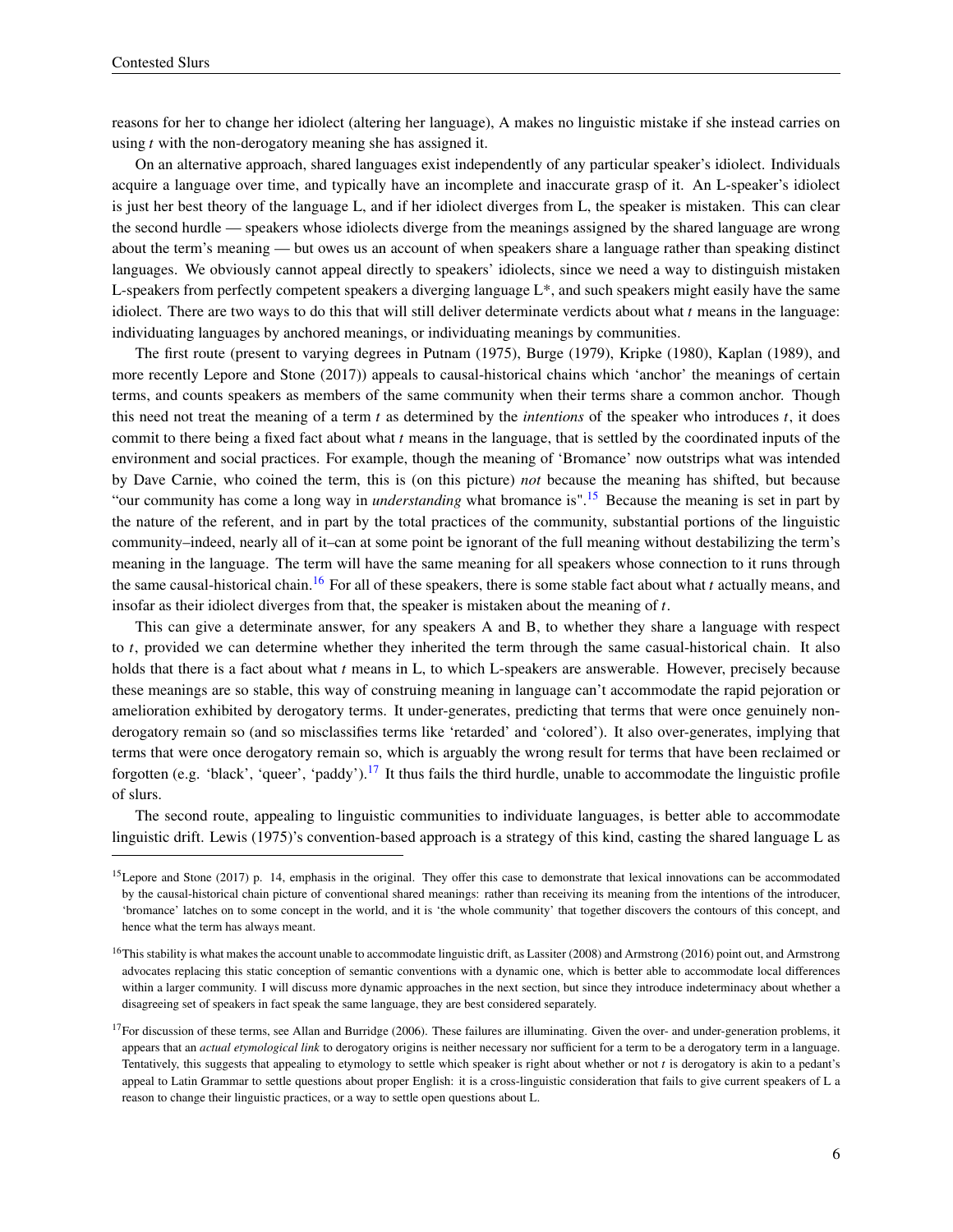the mapping of expressions to meanings for which there is a convention of truth and trust among the members of the community.<sup>18</sup> But what this counts as the community's language is highly sensitive to how the boundaries are drawn: changing the membership will change whether a practice is sufficiently widespread to be a *convention*, rather than merely a regularity among a sub-population. So to get a determinate answer about the meaning of *t* in the language, we will need to first set determinate bounds on the relevant community.

Here, as [Lassiter](#page-11-20) [\(2008](#page-11-20)) details, we run into trouble: there are a dizzying number of non-equivalent but equally justified ways to group speakers into linguistic communities, and it is impossible to justify privileging one as *the* way of defining a language. Some options that would give us precise communities can be dismissed out of hand as too arbitrary, such as defining communities along sharp geographic or political boundaries. Others are clearly too expansive, for example taking the set of all speakers whose idiolects are pair-wise mutually intelligible, or whose idiolects have a non-empty intersection. Lassiter's own proposal individuates linguistic communities by speakers' *projections*, as mapped by their dispositions about whom they will defer to when corrected. A speaker makes a linguistic mistake when the meaning her idiolect assigns to *t* conflicts with the meaning assigned by those to whom she aims to defer, but simply speaks a different dialect otherwise.<sup>19</sup> This would secure the normativity of meaning for naïve and obtuse speakers, but it can't address our main challenge. Stubborn speakers are *not* disposed to defer to the broader community about the meaning of contested slurs, so the deference-dispositions approach will count them as speaking a different dialect, collapsing into *talking past*. 20

#### 2.2 More promising: textured languages

There are more nuanced ways of developing each of these views, which are better positioned to clear the second and third hurdles (grounding normativity and accommodating the linguistic profile of slurs).<sup>21</sup> They accomplish this in part by recognizing that linguistic communities are highly *textured* and dynamic, and 'the shared language' is in some ways a fiction: populations of speakers do not all, or even mostly all, abide by the same fully specific linguistic conventions, nor are the conventions static.

Networks of speakers within a broader community in fact engage in a host of overlapping but slightly variant linguistic conventions, and individual speakers often participate in many different conventions in various contexts (e.g. speaking in one style at work and another at home). These local networks of interactions are the main engines of semantic drift and language change, as the meanings negotiated and established in local networks occasionally propagate through the community more broadly, reshaping wider conventions. Because different clusters of speakers are unevenly exposed to sources of linguistic drift, resultant lexical innovations and shifts propagate through the community unevenly; for instance, young urban speakers tend to evolve linguistically at a faster rate than their older or rural counterparts.22 This has the effect of creating a cacophony of overlapping micro-linguistic communities

<sup>&</sup>lt;sup>18</sup>A community C speaks a language L iff a convention of truth & trust with respect to L is a regularity in C. [Lewis](#page-11-19) [\(1975](#page-11-19)) acknowledges that this implies that when a community speaks L, they also speak L-, for every substantial fragment L- of L. Further, they also speak overlapping non-equivalent extensions L+, and it can be interest-relative which is 'the language'.

 $19$  [Higginbotham](#page-11-21) [\(2008](#page-11-21)) and [Heck](#page-10-10) ([2006\)](#page-10-10) offer idiolect-first proposals that yield this same construal of linguistic mistakes.

 $20$ [Nunberg](#page-11-0) [\(2018](#page-11-0), p.60) raises a slightly different problem with appeals to deference, directed at [Hom](#page-11-4) [\(2008](#page-11-4))'s account. Hom argues that naïve speakers' uses are derogatory because the semantic content of slurs is externally determined by racist institutions in a society. But Nunberg points out that a naïve or obtuse speaker is *not* disposed to mean whatever racists, etc., mean by *t*; she took herself to not be derogating, and displays a preference *against* meaning something derogatory.

 $2^{1}$ I cannot survey all the options here, and will instead mention only a couple types, individuating linguistic communities by sufficient overlap (i) in the sets of other speakers who are taken into account in A's continuing construction of her linguistic understanding [\(Begby](#page-10-11), [2016](#page-10-11)), or (ii) in relevant presupposed knowledge *about* the terms ([Jackson,](#page-11-22) [2010](#page-11-22)), or (iii) in idiolects *given* the present communicative purposes [\(Heck,](#page-10-10) [2006](#page-10-10)). And of course there are many others.

 $22$ Many different factors can cause linguistic drift, though there are a few that are especially likely to do so. Close contact to other dialects, or participation in an industry with field-specific jargon, or interaction with technological innovations, tend to lead speakers to borrow or coin new terms. Similarly, having a large social network increases the chance that a given speaker will be exposed to a variation, while having a small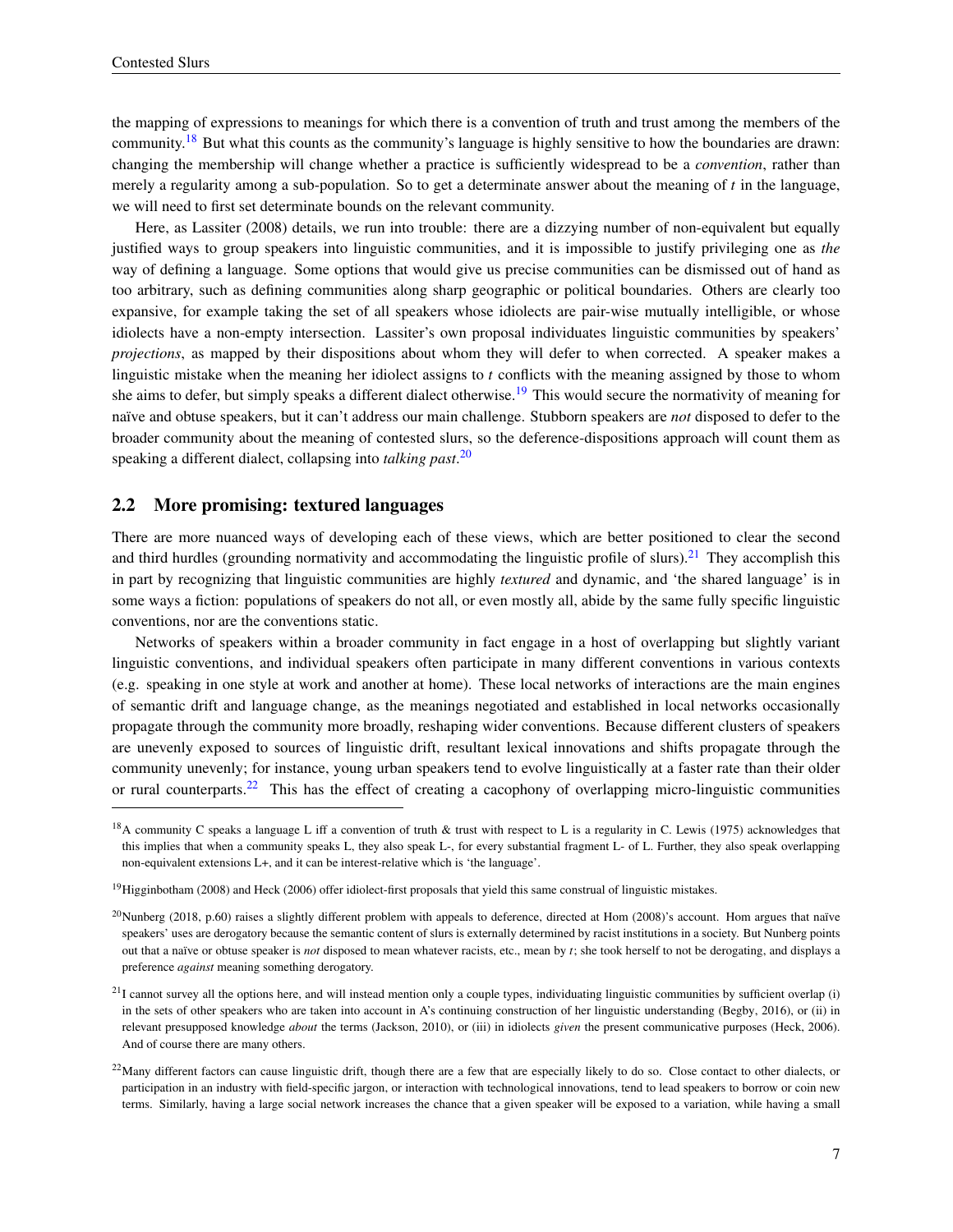with indeterminate boundaries along a variety of cross-cutting dimensions, with linguistic practices which diverge syntactically, phonologically, and semantically from each other and the broader community.

Slang terms evolve especially quickly, as sub-populations seek linguistic styles to set themselves apart from other social groups. As [Nunberg](#page-11-0) [\(2018](#page-11-0)) emphasizes, many slurs originate in sub-populations, taking on a derogatory aspect for only a small network of speakers before being taken up by the broader community.<sup>23</sup> Nunberg is also emphatic that terms and conventions are features of *discourse* practices, rather than populations *per se*; a single speaker can participate in multiple discourse practices, and the differentiations between practices are vague and interest-sensitive. A term mid-drift—either on its way to becoming widely-accepted as derogatory, or in the process of being reclaimed will plausibly have a derogatory aspect in the discourse of one network while lacking it in an adjacent network.<sup>24</sup> Only views acknowledging that linguistic communities are textured in this way are well-positioned to accommodate the linguistic profile of slurs, explaining the rapid drift (amelioration and pejoration) typical of derogatory terms.

However, it is unlikely that such a nuanced view can maintain that a stubborn speaker is simply mistaken about the semantic content of *t* in the language she speaks. There is some pressure against the linguistic practices of networks diverging too greatly: speakers across networks remain tied to each other by a mutual interest in communicative coordination, for which they need to be able to assume that their interlocutors assign roughly the same meanings to the terms used. But as [Heck](#page-10-10) ([2006\)](#page-10-10) and others emphasize, successful communication is a strongly interest-sensitive affair, and the set of speakers relevant for an exchange is highly variable, so even these pressures will leave communities far from uniform. When a speaker's local network diverges from the broader community concerning the meaning of an expression *t*, it is not straightforward what *t*'s semantic content is "in her language", or whether she makes a linguistic mistake in understanding the expression's meaning. Suppose that Gus is a botanist who knows that 'nut' refers to hard-shelled pods containing both the fruit and seed of a plant, which do not split open at maturity to release the seed. He also knows that many speakers in the broader linguistic community use the term expansively to include some seeds of drupe fruits (e.g. walnuts, pecans, pistachios, cashews, almonds) and legumes (peanuts).<sup>25</sup> If Gus were to say "peanuts aren't a nut", intending to use 'nut' with the meaning it has in his botanist-network rather than deferring to the general public, he wouldn't be simply mistaken about the term's meaning. The fact that in the broader community 'nut' means something more expansive does not, it seems, render Gus incompetent with the term.

This is not to say that we cannot ground important prescriptive claims about Gus's use of 'nut'. Imagine Gus brings peanut brownies to his daughter's daycare, and says "there are no nuts in these brownies." We need not say that Gus is mistaken about the meaning of 'nut' in order to offer him weighty reasons to shift his linguistic practices to align with those in the broader community. Instead, we can point to uptake-based considerations: given the conventional meaning of 'nut' among those with whom Gus sometimes speaks, stubbornly using 'nut' in the narrow way risks endangering the life of someone with a peanut allergy. So Gus should stop using 'nut' in this way when he can expect his hearers to interpret the term more expansively.

social network increases the chances that, if exposed, she will adopt the variation herself (see [Milroy & Milroy](#page-11-23), [1985](#page-11-23), for a canonical discussion).

 $24$ Theorists writing about slurs have not been blind to this. [Lycan](#page-11-10) ([2015\)](#page-11-10), for instance, holds that whether a term is derogatory varies between dialects within a population, but focuses on the variance between the derogatory and reclaimed senses of a slur, rather than recognizing the existence of speakers in whose discourse the terms are not *yet* derogatory.

 $^{23}$ Preliminary analysis of public comments on reddit (from 2007-2015, dataset provided by [Baumgartner,](#page-10-12) [2015](#page-10-12)) suggests that 'TERF' and 'SJW' (acronyms for 'trans-exclusionary radical feminist' and 'social justice warrior', respectively) are contested slurs on the ascent: initially, each occurred relatively infrequently, in subreddits both aligned with the identified group and antagonistic toward the group. The next phase of the pattern is more pronounced with SJW than TERF: as occurrences of the term in the antagonistic subreddits increase in frequency, it appears increasingly strongly associated with the antagonist attitudes, and quickly spreads to other subreddits, with use increasing exponentially and predominately occurring in negative or derogatory contexts. This corresponds with a decrease in positive-context uses or uses of the term in subreddits that align with the target group. At any stage in this development, speakers from adjacent subcommunities could reasonably disagree whether the term was derogatory: it is and operates as one in some subreddits, is not in others, and is unknown in still others. (My thanks to Colin Klein for running analyses and providing me with summaries of this dataset.)

 $^{25}$ This example is borrowed from [Begby](#page-10-13) [\(2014](#page-10-13)), who offers it in support of an argument that the values of communicative coordination and testimony underwrite the prescriptive force of linguistic conventions, rather than the other way around.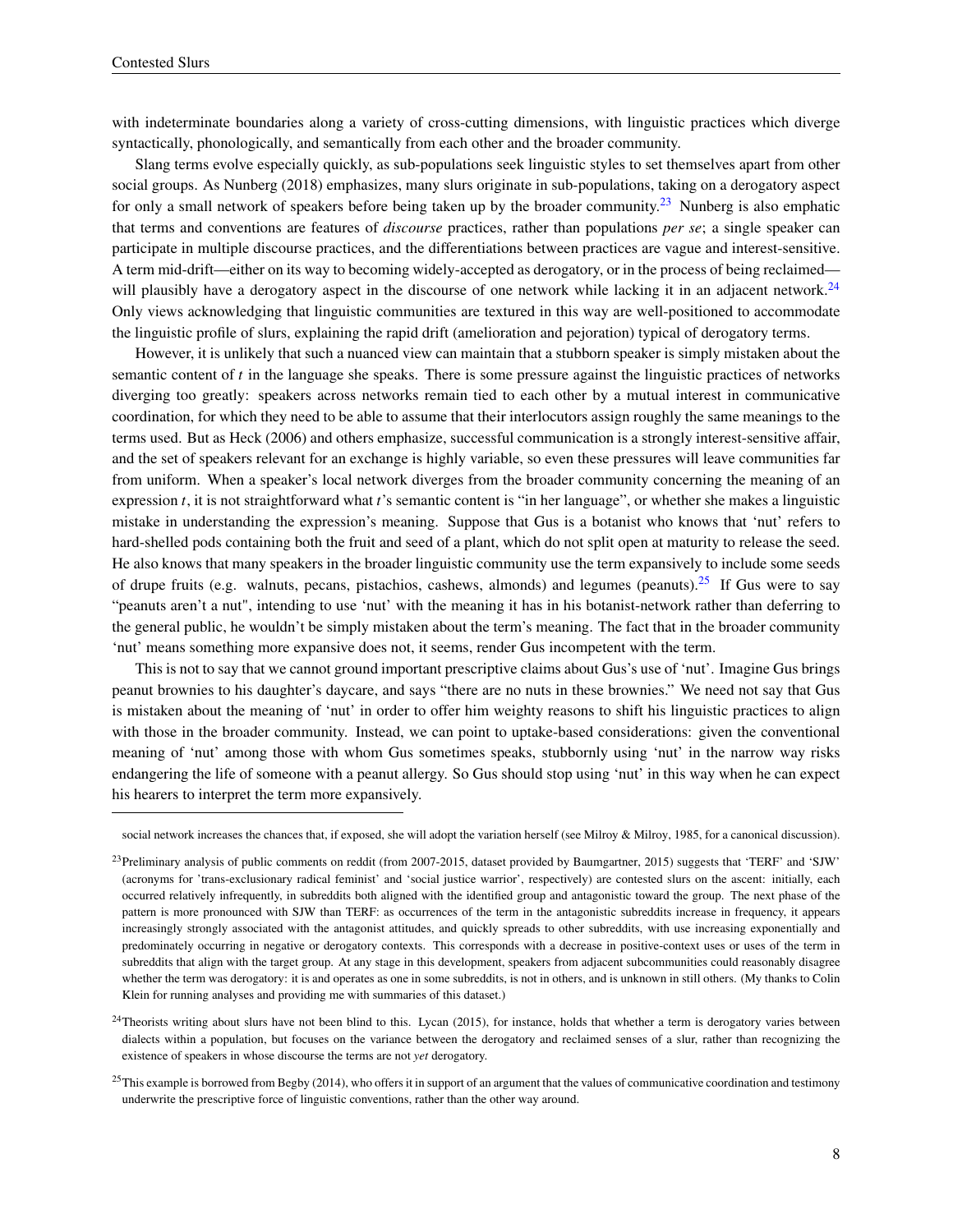In saying this, we are not saying that Gus is mistaken in thinking that as he uses it, the semantic content of 'nut' excludes legumes. Nor are we offering wholly non-linguistic reasons for him to alter his use. Rather, the reasons are grounded in the function and value of the linguistic practice for the broader community. Many of the purposes of a shared linguistic practice—reliable transmission of information through testimony, coordination, etc.,—crucially require that speakers who have not previously interacted be able to assume that they mean and understand roughly the same things by the expressions used. While deviations like Gus's are not incompetent, they threaten the safety of the crucial assumption. So we can appeal to the values of shared linguistic practice to justify demanding that Gus shift his usage to align with the meanings he can reasonably expect his hearers will interpret 'nut' as having. For lack of a better term, I will say that appeals to how an expression uttered will be *interpreted* by arbitrary nearby speakers invoke the 'uptake-centric' aspects of the expression's meaning.

# 3 Upshots for Contested Slurs

If a stubborn speaker A regularly interacts with others whose communicative practices do not take *t* to be derogatory, then it is hard to deny that she is a member of a community in whose language *t* is not derogatory, even if she is also a member of a broader community in which *t* is derogatory. If derogatory terms have different semantic content than non-derogatory terms, then unless derogatory terms are *sui generis*, a textured view of linguistic communities must allow that, just as 'nut' has both narrow and expansive meanings, and 'livid' means both *pale* and *red*, a contested slur has both a derogatory meaning and a non-derogatory one. Further, it will be at best indeterminate which of these is 'the' meaning, which leaves us in an awkward spot semantically.<sup>26</sup> Given that both meanings have currency, the claim that stubborn speakers are just mistaken in thinking that the semantic content of these terms is non-derogatory is tenuous at best. The parallel claim about those who use 'nut' to exclude peanuts clearly fails: since both meanings have currency in the shared language, we lack grounds to insist that, despite the speaker's intentions and context, peanuts are included in the extension of 'nut'.

The upshot of all of this is that the stubborn speaker poses a formidable challenge for semantic accounts of derogation. Putting our observations above into an argument form: if the derogatory aspect is semantic, then whether A derogates in using *t* depends on *t*'s semantic content. The semantic content of a term in a language is set by the language, and A has a plausible claim to speaking a language in which *t* is not semantically derogatory. So to say that A's use of *t* derogates, we must solve the language-individuation problem (find an account that simultaneously clears all three hurdles). If we cannot, then stubborn speakers do not derogate when they use *t*, anymore than Gus speaks falsely in saying that his brownies contain no nuts. They merely risk being misunderstood.

If we locate the derogation instead in an uptake-centric aspect of meaning, then whether *t* derogates is a question of how the speaker can reasonably expect it to be understood (akin to whether 'nut' will be *interpreted* as excluding peanuts), and the problem of language-individuation can be safely set to the side. The central consideration is not what language the speaker is using, but rather whether the relevant social conditions obtain among the people to whom the speaker is linguistically connected.<sup>27</sup> There are several proposals for how to fill in the details of this sort of approach: [Nunberg](#page-11-0) ([2018\)](#page-11-0) suggests that terms "convey the prevalent attitudes in the discourse they're linked to"; [Vallee](#page-11-12) [\(2014](#page-11-12)), [Blakemore](#page-10-14) [\(2015\)](#page-10-14), and [Bolinger](#page-10-15) ([2015\)](#page-10-15) that the choice to use a slur rather than an alternative constitutes endorsing

<sup>26</sup>The awkwardness of this implication varies depending on the particular account. More robustly semantic accounts will imply that while *t* exists as a simple group-referring term relative to some dialects, relative to others it is (respectively) a thickly moralizing predicate with empty extension [\(Hom](#page-11-24), [2010](#page-11-24)); an expressive that makes no truth-conditional contribution to propositions ([Hedger](#page-11-6), [2012\)](#page-11-6); a term that, because it encodes a derogatory representation, renders assertions that employ it non-truth-evaluable ([Richard](#page-11-7), [2008\)](#page-11-7); or encodes a secondary proposition to the effect that members of the group are contemptible ([Bach](#page-10-0), [2018](#page-10-0)). Accounts that analyze the derogatory aspect of slurs as a based in a rule of use [\(Jeshion](#page-11-9), [2013a\)](#page-11-9), or lexical presupposition [\(Schlenker](#page-11-25), [2007](#page-11-25)) can maintain that both variants of *t* make the same truth-conditional contribution, but must allow that the sub-community's variant lacks the additional features that give rise to derogation.

 $^{27}$ I avoid calling this an 'extra-linguistic' consideration, since while it is not semantic, it is concerned with the conventional communicative significance of expression-types in the language, rather than arising from general-purpose reasoning about features local to a specific token context of use.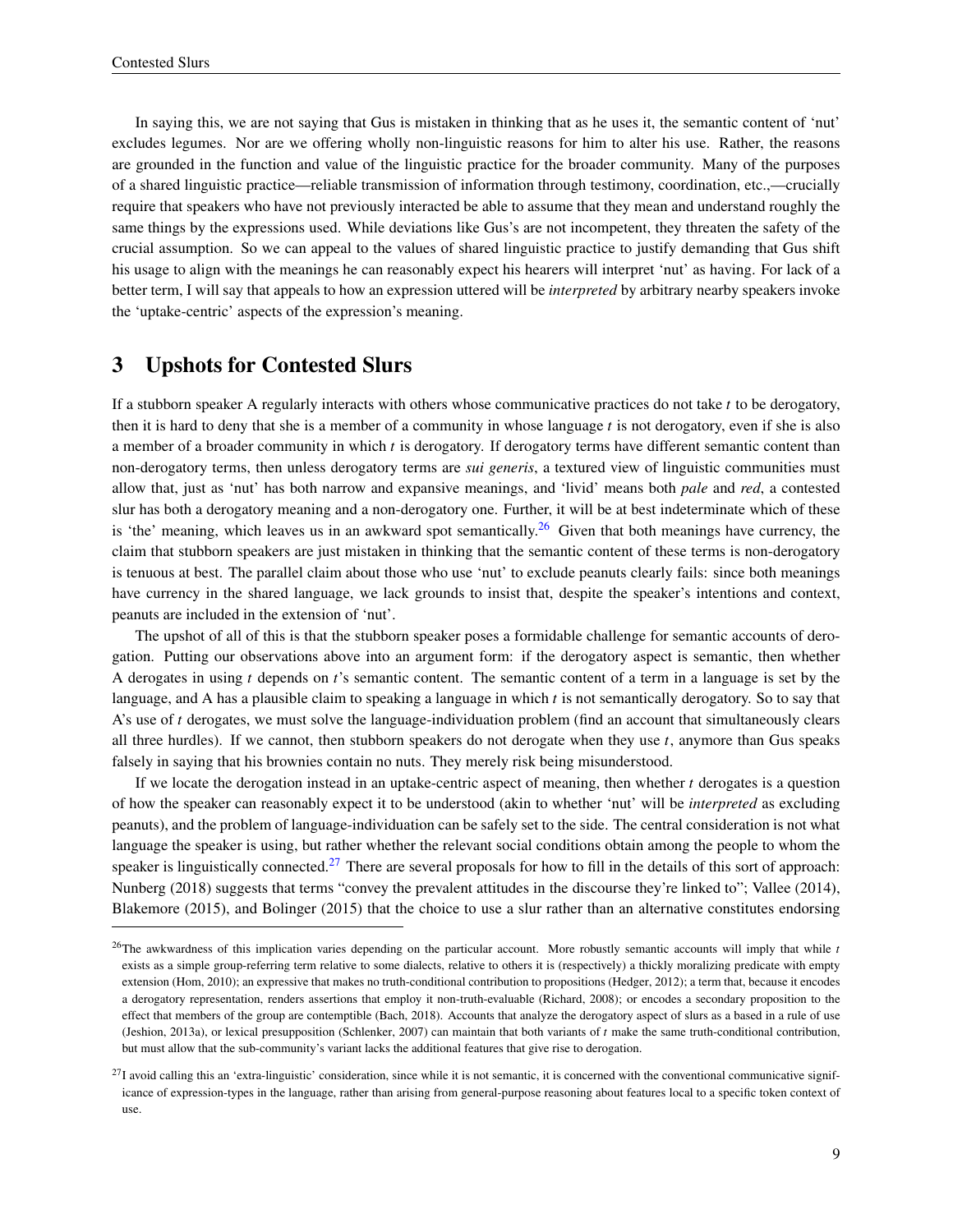the attitudes or stereotypes socially associated with slur-use; [Anderson and Lepore](#page-10-16) ([2013\)](#page-10-16) that a term derogates if it violates a social taboo against using the term. On each of these uptake-centric accounts, whether *t* is a derogatory term is determined by the predominant beliefs and expectations among those in the web of linguistic interactions with the speaker, and is thus independent of the speaker's idiolect, intentions, or deference dispositions. The stuff of central importance are the stable expectations of the people in the linguistic-interaction networks connected to a given speaker. Which speakers are *connected* in the relevant sense will be vague and indeterminate in all the ways that linguistic communities are vague and indeterminate, but this seems true to the phenomena, and we no longer require determinacy. When it is reasonable for a speaker to expect that her use of *t* will be taken to be derogatory, these accounts yield the verdict that she has sufficient reason to adjust her linguistic practice. Of course it will not always be clear whether it is reasonable for a speaker to expect this; uptake-centric views do not dissolve disagreements about whether a term is derogatory. They instead relocate the dispute to be about the attitudes of those who are linguisticallyconnected to the speaker, rather than about the lexicon of the speaker's particular language. This approach implies that when no one linguistically connected to the speaker takes *t* to be derogatory, her use of *t* is not derogatory, even if (amongst others) *t* is a contested slur. Once we are careful to distinguish between *taking t to not be derogatory* from merely *finding it inoffensive*—e.g. because of taking it to be aptly derogatory—this implication should not be troublesome. It is simply a consequence of the LOCALITY of slurs.

Uptake-centric accounts fit nicely with two widely-held intuitions about derogatory terms: (a) that we should generally defer to a group's stated preferences concerning the terms we use for them, and (b) that members of the targeted group are linguistic authorities on whether *t* is a derogatory term. If a speaker is linguistically-connected to members of G who find *t* derogatory, that fact in itself gives her some uptake-based reason to avoid using *t* to refer to them. Plausibly, this reason is stronger when it comes from members of G than from others: when A is not a member of G herself, and *t* is an exonym (a term which the members of G have rejected), failing to respect their preferences about which terms are used to refer to G signals contempt. When derogation is not appropriate, then, group-members' stated preference against  $t$  may suffice to make deference obligatory.<sup>28</sup> Of course weaponised uses of slurs—those *intended* to cause harm—are more powerfully derogatory than a merely stubborn use. But this seems to me like the right sort of explanation for the way in which stubborn speakers' uses are in fact derogatory, despite their intentions.

Notice that the simple intuitive argument in §1.2 from what it takes to understand the meaning of slurring terms does not favor the semantic analysis over these approaches. Uptake-centric aspects are still important parts of the meanings of words, so if you don't know that others who are linguistically connected to you are likely to interpret your using *t* as derogating, you don't fully understand the word. Again the parallel with 'nut' is helpful: if a speaker knows the narrow botanist-sense of the term, but is unaware that most hearers will interpret it as including peanuts, almonds, etc., then she is ignorant of an important part of the meaning of the word 'nut' in this community. Our judgments of competence track *communicative competence*, and thus require speakers to know *what will be taken to have been said* as well as *what is literally said*. For this reason, they aren't a good test for the semantic contents of terms.

So what should we say to stubborn speakers? Recall that our initial motivation was simply to say that they do in fact have reason to stop using contested slurs, and moreover this is because the terms derogate the target groups. When we ask the stubborn speaker to stop using contested slurs, there are two sorts of reasons we could be giving:

- 1. linguistic reasons *internal to their dialect* that they are mistaken about the meaning of *t*
- 2. instrumental/moral reasons to defer to a majority dialect, *even if it is not what they currently speak*.

The first of these can only be levied from within a language, and requires determinacy about the meaning of the contested terms. The second is a form of normativity about linguistic behavior that can get a grip even within highly textured linguistic communities, but concedes that the speaker might be right about the semantic content of her terms.

 $^{28}$ Understood this way, the wrongs involved in using slurs have deep and potentially fruitful parallels to the wrongs involved in 'deadnaming' referring to a transgender person by using their birth name, rather than their current or preferred name. In the case of deadnames, a semantic analysis is less tempting, but the social analysis seems appropriate.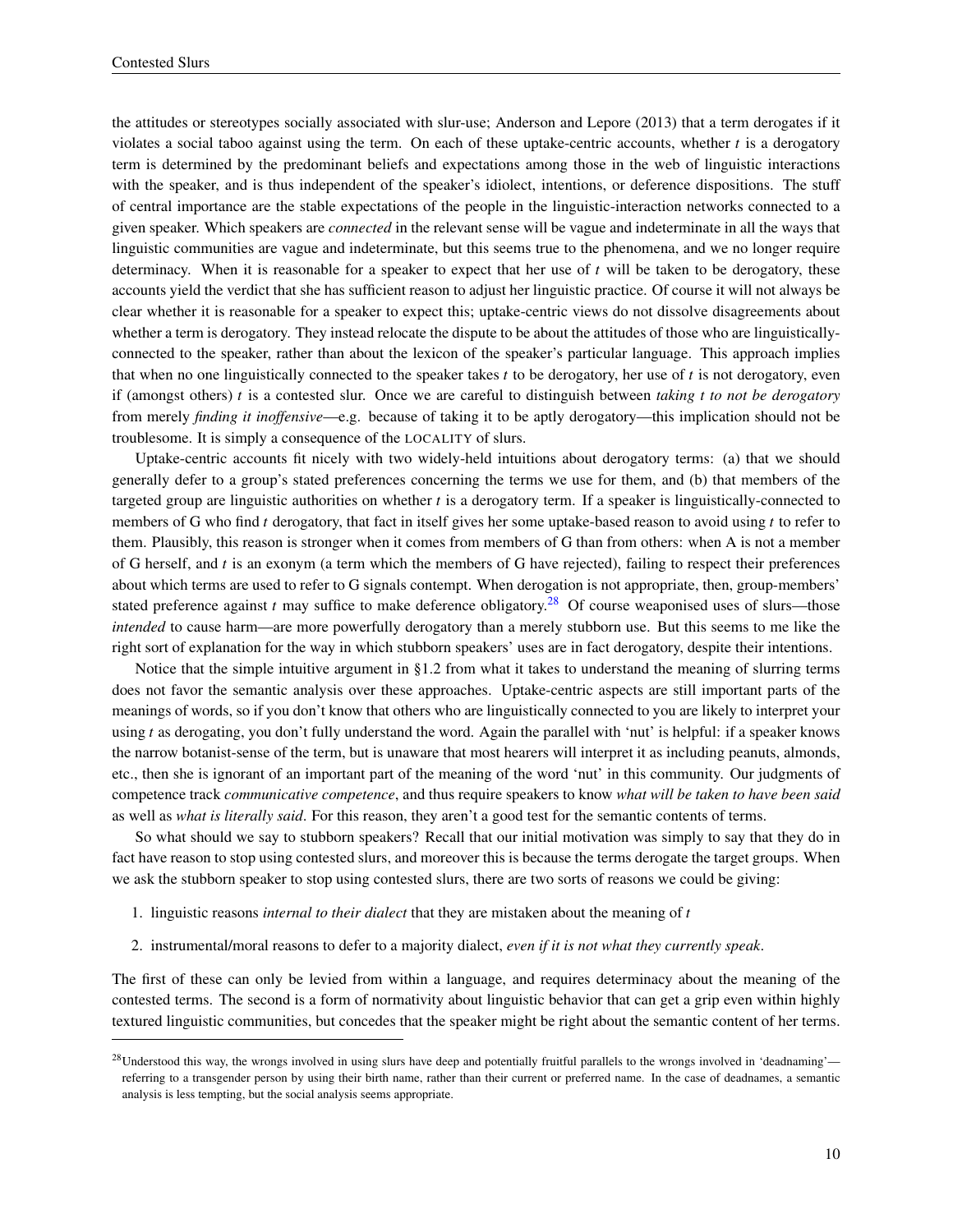If it is important to be able to rebuke stubborn speakers for in fact derogating, then the difficulty involved in grounding this rebuke in the semantics of contested slurs is some reason to prefer a non-semantic (uptake-centric) account of the derogatory aspect of slurs. If we are content to offer moral rather than linguistic reasons, and are willing to give up grounding our complaint in the claim that stubborn speakers *misunderstand the meaning* of the terms, then the considerations I have raised don't tell between semantic and non-semantic accounts. Either way, the fact that stubborn speakers make some mistake, and can appropriately be asked to change their linguistic behavior, is not evidence in favor of a semantic analysis of the derogatory aspect of slurs. Non-semantic views are at least equally well-positioned to offer instrumental and moral reasons against remaining stubborn.

## Acknowledgements

My special thanks to Esther Klein, Liam Kofi-Bright, Tatyana Kostochka, Ishani Maitra, Stephen Mar, Daniel Muñoz, and Alex Sandgren for comments on earlier drafts of this material, as well as to Josh Armstrong, Justin D'Ambrosio, Maegan Fairchild, Frank Jackson, Robin Jeshion, Suzy Killmister, Colin Klein, Dave Ripley, and Rob Stainton for helpful discussions of many of these themes. I presented an early version of this paper at the 2018 joint meeting of the Australasian Association of Philosophy and New Zealand Association of Philosophy, and at the University of Sydney, and am grateful for fruitful exchanges with those audiences.

# References

- <span id="page-10-9"></span>Allan, K., & Burridge, K. (2006). *Forbidden words: Taboo and the censoring of language*. Cambridge University Press.
- <span id="page-10-16"></span>Anderson, L., & Lepore, E. (2013). What did you call me? slurs as prohibited words. *Analytic Philosophy*, *54*(3), 350-363.
- <span id="page-10-8"></span>Armstrong, J. (2016). The problem of lexical innovation. *Linguistics and Philosophy*, *39*, 87-118.
- <span id="page-10-0"></span>Bach, K. (2018). Loaded words: On the semantics and pragmatics of slurs. In D. Sosa (Ed.), *Bad words* (chap. 3). Oxford University Press.
- <span id="page-10-12"></span>Baumgartner, J. (2015). *I have every publicly available reddit comment for research. 1.7 billion comments at 250 gb compressed. any interest in this?: datasets.* Retrieved from [https://www.reddit.com/r/datasets/](https://www.reddit.com/r/datasets/comments/3bxlg7/i_have_every_publicly_available_reddit_comment/) [comments/3bxlg7/i\\_have\\_every\\_publicly\\_available\\_reddit\\_comment/](https://www.reddit.com/r/datasets/comments/3bxlg7/i_have_every_publicly_available_reddit_comment/)
- <span id="page-10-13"></span>Begby, E. (2014). Lexical norms, language comprehension, and the epistemology of testimony. *Canadian Journal of Philosophy*, *44*, 324-342.
- <span id="page-10-11"></span>Begby, E. (2016). Deranging the mental lexicon. *Inquiry*, *59*(1), 33-55.
- <span id="page-10-14"></span>Blakemore, D. (2015). Slurs and expletives: a case against a general account of expressive meaning. *Language Sciences*, *52*, 22-35.
- <span id="page-10-15"></span>Bolinger, R. J. (2015). The pragmatics of slurs. *Nous*, *51*(3), 439-462.
- <span id="page-10-7"></span>Burge, T. (1979). Individualism and the mental. *Midwest Studies in Philosophy*, *4*, 73-121.
- <span id="page-10-4"></span>Camp, E. (2013). Slurring perspectives. *Analytic Philosophy*, *54*, 330-349.
- <span id="page-10-2"></span>Camp, E. (2018). Slurs as dual-act expressions. In D. Sosa (Ed.), *Bad words.* Oxford University Press.

<span id="page-10-5"></span><span id="page-10-3"></span>Cepollaro, B. (2015). In defence of a presuppositional account of slurs. *Language Sciences*, *54*, 36-45.

- Chomsky, N. (1975). Reflections on language. New York: Pantheon.
- <span id="page-10-1"></span>Croom, A. (2011). Slurs. *Language Sciences*, *33*(3), 343-358.
- <span id="page-10-6"></span>Davidson, D. (1986). A nice derangement of epitaphs. In E. Lepore (Ed.), *Truth and interpretation: Perspectives on the philosophy of donald davidson.* Oxford: Basil Blackwell.
- <span id="page-10-10"></span>Heck, R. (2006). Idiolects. In J. J. Thomson & A. Byrne (Eds.), *Content and modality: Themes from the philosophy of robert stalnaker.* Oxford University Press.